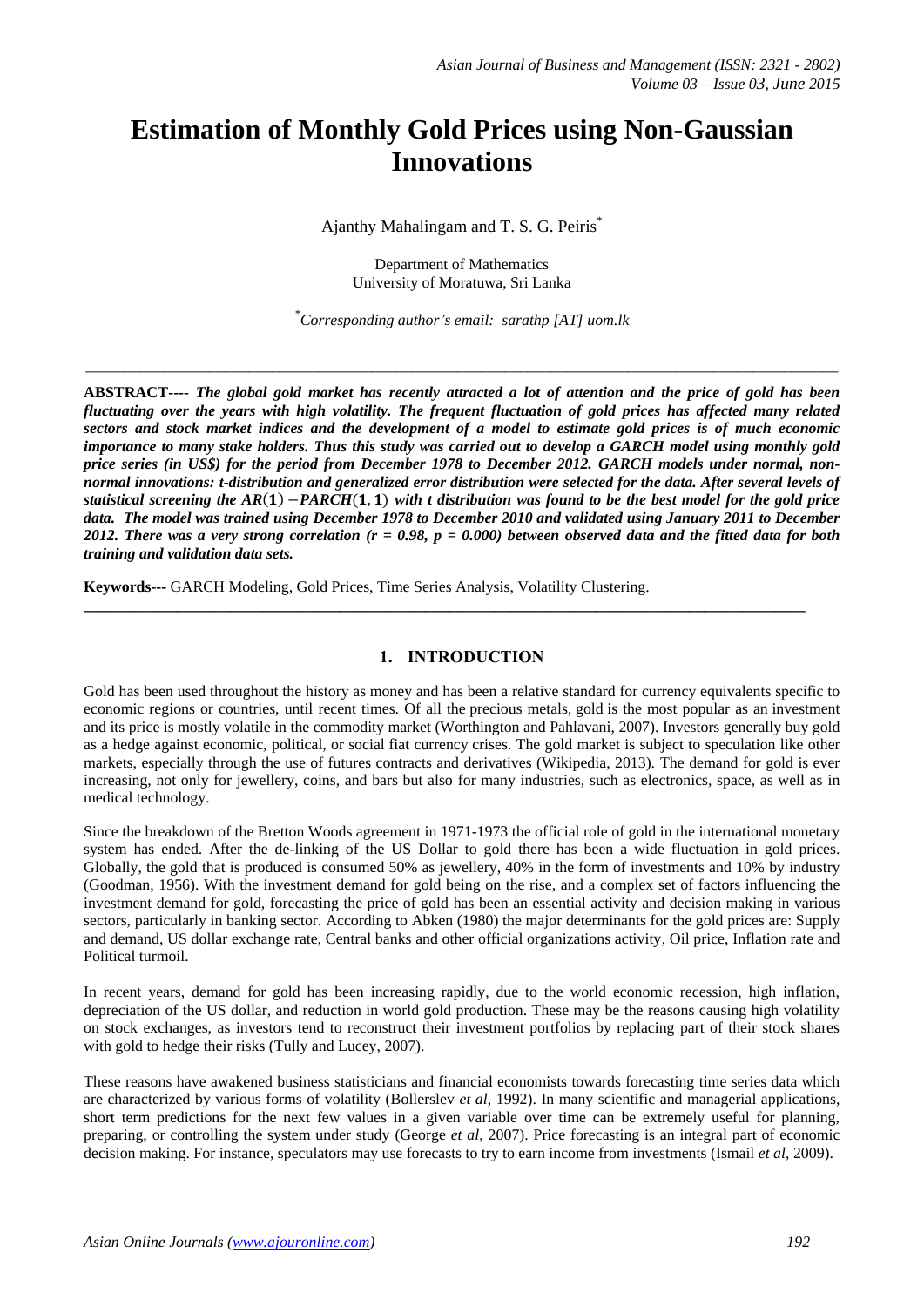In view of the above, the objective of this study was to develop a Generalized Autoregressive Conditionally Heteroscedastic (GARCH) model with normal and non-normal distribution innovations for forecasting gold prices.

## **2. MATERIALS AND METHODS**

#### **2.1 Secondary Data**

The month end gold prices quoted in US dollars per troy ounce for the period 31<sup>st</sup> December 1978 to 31<sup>st</sup> December 2012 were obtained from the statistics division of the World Gold Council website (WGC, 2013). The gold price series was divided in to two parts. The in-sample period for estimating the models, were from  $31<sup>st</sup>$  December 1978 to  $30<sup>th</sup>$  December 2010. The out of sample period for validating the fitted models, were from  $31<sup>st</sup>$  January 2011 to  $31<sup>st</sup>$  December 2012.

#### **2.2 GARCH Models and Distribution Assumptions**

Forecasting ARMA / GARCH process is in one way similar to forecasting ARMA process. However, the difference between ARMA / GARCh and ARMA process is the behavior of the prediction intervals. In series having high volatility, prediction using ARMA / GARCH model will widen to take into account the higher amount of uncertainty. Similarly, the prediction interval will narrow in times of lower volatility. Prediction interval using an ARMA model without conditional heteroskedasticity cannot adapt in this way. Thus ARMA / GARCH models were investigated to gold price series.

With in a class of autoregressive processes with white noises having conditional heteroscedastic variances, it is possible to find reasonable models of  $\{y_t\}$ . Us if the mean equation is considered as AR(k) process and the variance equation by GARCH( $p$ ,  $q$ ) process then if  $\{y_t\}$  is an autoregressive process of order k with a GARCH noise of order p and  $q$ , it is represented as:

 $y_t = \delta + \phi_1 y_{t-1} + \dots + \phi_k y_{t-k} + u_t$  (1)  $u_t = \sigma_t e_t$  $(2)$  $\sigma_t^2 = \alpha_0 + \alpha_1 u_{t-1}^2 + \dots + \alpha_p u_{t-p}^2 + \beta_1 \sigma_{t-1}^2 + \dots + \beta_q \sigma_{t-q}^2$  (3) Where white noise,  $e_t \sim \text{iid } N(0,1)$  and  $\{\sigma_t^2\}$  satisfies the recurrence equation (3). This model is normally denoted by  $AR(k)$ -GARCH $(p, q)$ .

# **3. RESULTS AND DISCUSSIONS**

Developing a forecasting model should always begin with graphical display and analysis of the available data (Montgomery and Jennings, 2011). Thus gold price data from  $31<sup>st</sup>$  December 1978 to  $30<sup>th</sup>$  December 2010 were plotted (Fig.1) to gain a visual understanding of the behavior of the series.



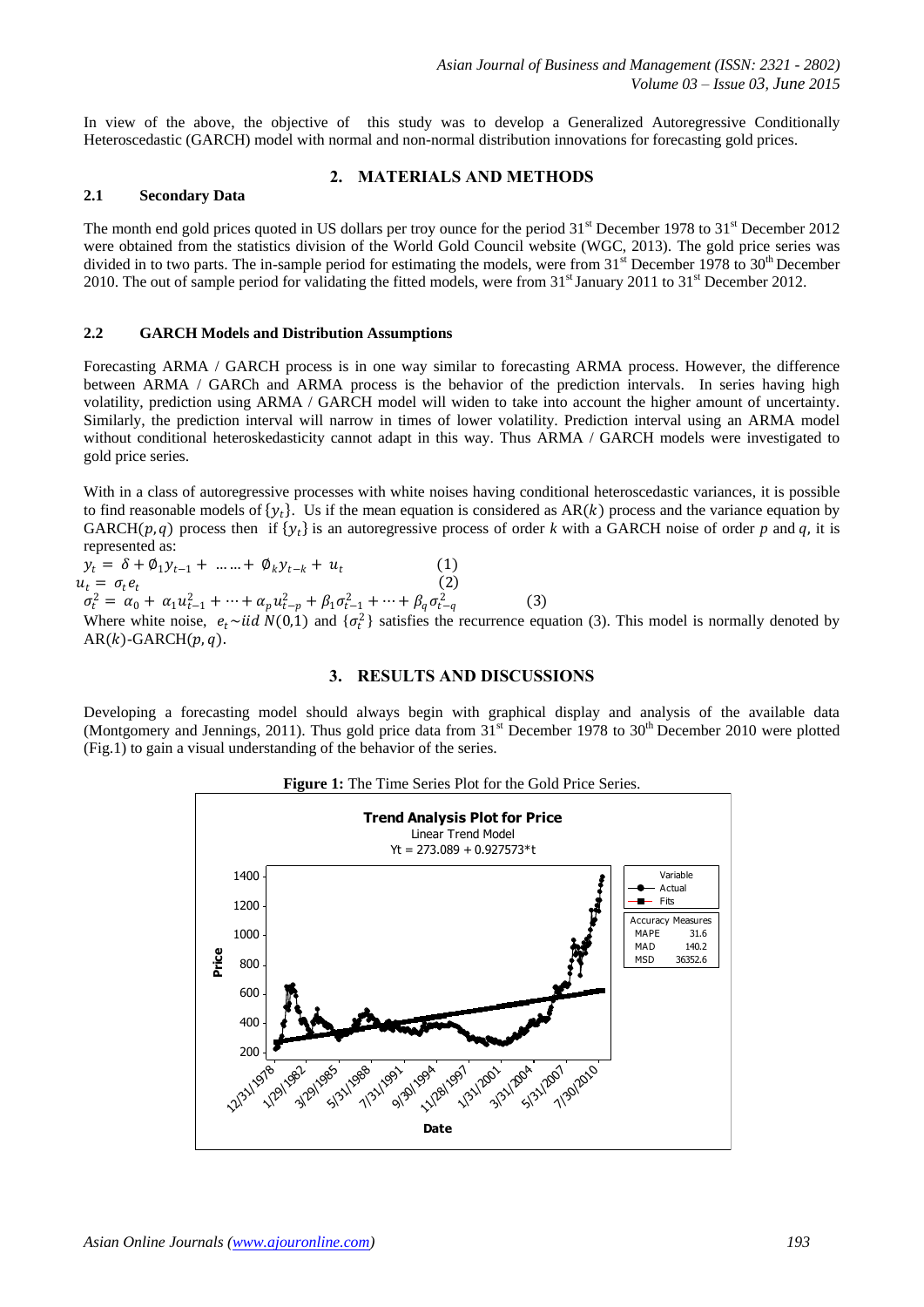Figure 1 shows, an upward trend and also fluctuations about the trend line. The prices gradually increases since 2007 and there after all prices are above the trend line. Thus it confirm that the varaince of the series increases with time. This complex temporal pattern of monthly gold price series suggests that a trend line is not suitable. In such instances, it is customary to transform the series to log in order to stabilize the variance and remove the effect of the trend. The log transformation is used as a variance stabilizing method as well as to avoid negative values (Aczel and Sounderpandian, 2008).



The log gold price series displays the properties of volatility clustering and leptokurtosis (Fig 2). Statistics shown in Figure 2 indicates the needs to consider the possibility of developing a GARCH model.

#### **Identification of the Mean Equation**

Three types of AR models having AR(1) parameter only, AR(2) parameter only and both AR(1) and AR(2) parameters only were considered for the mean model (Table 1).

**Table 1:** Comparison of Different Diagnostic Measure for the Identified Three Mean Equations for the Log (Gold Price) Series.

| <b>P</b> Value of the AR<br><b>Parameter</b> | <b>AIC Value</b> | <b>SIC Value</b> | Durbin-Watson<br><b>Statistic</b> | $R^2$ value |
|----------------------------------------------|------------------|------------------|-----------------------------------|-------------|
| AR(1) $p = 0.0000$                           | $-3.008188$      | $-2.987612$      | 2.021643                          | 0.9787      |
| $AR(2)$ $p = 0.0000$                         | $-2.324279$      | $-2.303663$      | 1.055098                          | 0.9576      |
| AR(1) $p = 0.0000$<br>AR(2) $p = 0.8174$     | $-3.001233$      | $-2.970308$      | 2.000355                          | 0.9786      |

Results in Table 1 clearly indicates that the model with both  $AR(1)$  and  $AR(2)$  is not suitable as the  $AR(2)$  parameter is not significant ( $p = 0.814$ ). The AR (1) model was selected on the basis of minimum AIC and SIC values. Further the DW value close to two (2.02) indicates that there is no serial correlation in the residuals of the AR (1) model. The highest  $R<sup>2</sup>$  value was also obtained for the AR(1) model. Thus, AR(1) is considered as the best mean equation for the log gold price series. In order to test, the randomness of the error series, correlogram of the residual squared was plotted at different lags and the results are shown in Figure 3.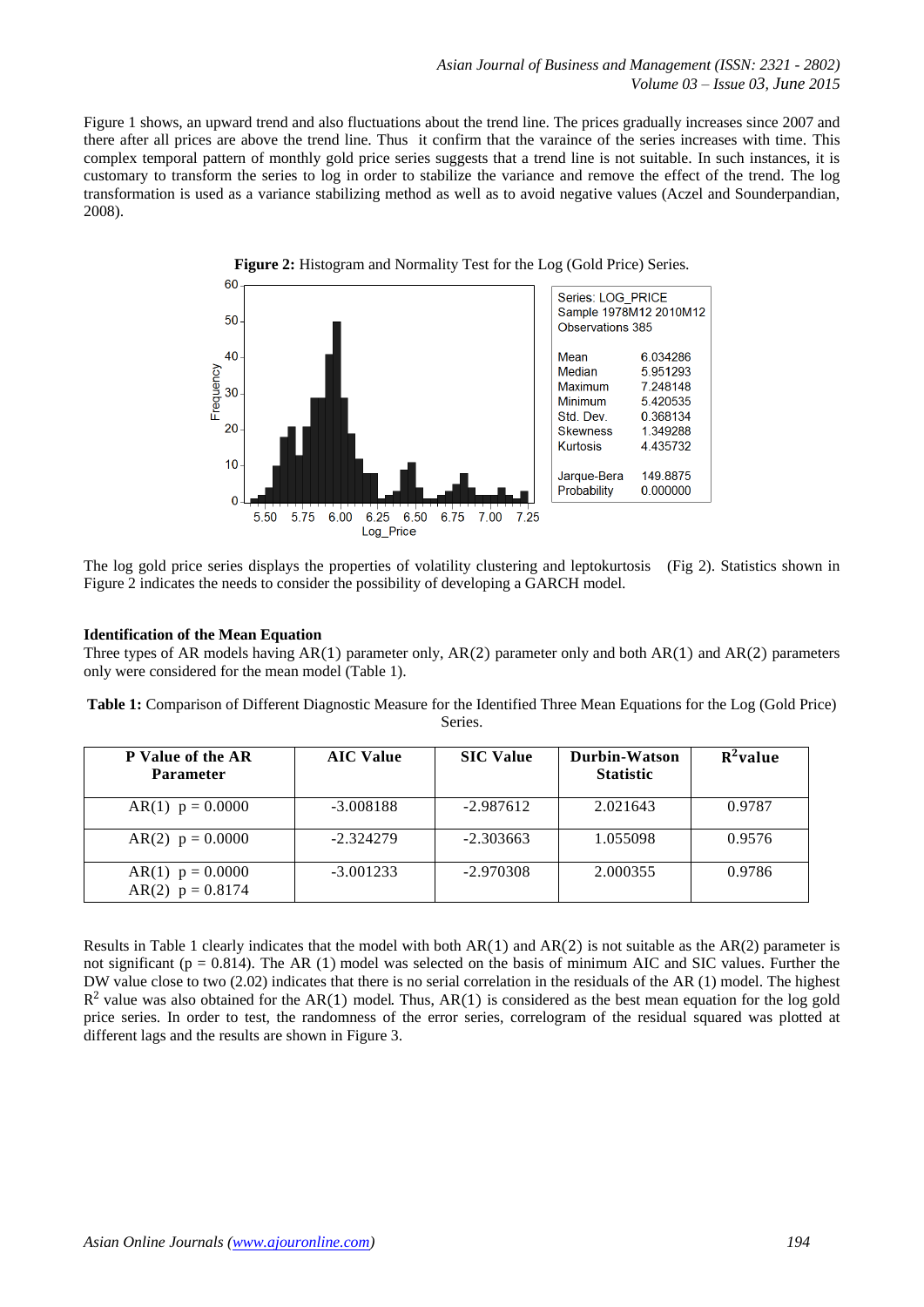| <b>Correlogram of Residuals Squared</b> |                                |    |       |                 |        |       |
|-----------------------------------------|--------------------------------|----|-------|-----------------|--------|-------|
| Autocorrelation                         | <b>Partial Correlation</b>     |    | AC    | <b>PAC</b>      | Q-Stat | Prob  |
| П                                       | ı                              | 1  | 0.152 | 0.152           | 8.8870 |       |
| ı                                       | I                              | 2  | 0.203 | 0.185           | 24.934 | 0.000 |
| ı                                       | ı                              | 3  | 0.345 | 0.309           | 71.268 | 0.000 |
| ı                                       | ı<br>∎                         | 4  | 0.195 | 0.112           | 86.139 | 0.000 |
| $\mathsf{I}$<br>П                       | 1∥ 1                           | 5  |       | $0.105 - 0.029$ | 90.474 | 0.000 |
| I                                       | ı                              | 6  | 0.305 | 0.179           | 127.05 | 0.000 |
| ם ו                                     | 咀!                             | 7  |       | $0.088 - 0.044$ | 130.13 | 0.000 |
| п<br>Т                                  | П<br>ı                         | 8  |       | $0.009 - 0.119$ | 130.16 | 0.000 |
| $\blacksquare$<br>ı                     | щı                             | 9  |       | $0.115 - 0.034$ | 135.41 | 0.000 |
| □<br>Н                                  | ∎<br>ı                         | 10 | 0.157 | 0.119           | 145.16 | 0.000 |
| $\mathsf{I}$<br>ı                       | I                              | 11 | 0.008 | 0.002           | 145.18 | 0.000 |
| Þ<br>ı                                  | ı                              | 12 |       | $0.075 - 0.021$ | 147.40 | 0.000 |
| $\mathsf{I}$<br>Π                       | ון<br>ı                        | 13 | 0.111 | 0.050           | 152.34 | 0.000 |
| $\overline{\phantom{a}}$<br>ı           | I                              | 14 | 0.020 | 0.018           | 152.50 | 0.000 |
| Ш<br>I                                  | ı<br>ı                         | 15 |       | $0.046 - 0.007$ | 153.33 | 0.000 |
| יםׂו                                    | Ш<br>ı                         | 16 |       | $0.068 - 0.047$ | 155.22 | 0.000 |
| τþι                                     | ΙIJ                            | 17 | 0.040 | 0.030           | 155.87 | 0.000 |
| ΠŢ                                      | ΙIJ                            | 18 | 0.030 | 0.025           | 156.22 | 0.000 |
| 1    I                                  | I<br>Ш                         | 19 |       | $0.030 - 0.037$ | 156.60 | 0.000 |
| Ì١<br>L                                 | ı<br>Н                         | 20 |       | $0.026 - 0.013$ | 156.87 | 0.000 |
| Ш<br>I                                  | Ш<br>I                         | 21 | 0.045 | 0.053           | 157.69 | 0.000 |
| $\overline{\phantom{a}}$<br>ı           | ı                              | 22 | 0.021 | 0.007           | 157.86 | 0.000 |
| Ш<br>$\mathsf{I}$                       | ı                              | 23 |       | $0.036 - 0.011$ | 158.39 | 0.000 |
| τŅ                                      | ħ۱<br>L                        | 24 | 0.050 | 0.029           | 159.40 | 0.000 |
| ╹                                       | ı<br>∎                         | 25 | 0.133 | 0.159           | 166.74 | 0.000 |
| ╹□                                      | ▉<br>L                         | 26 | 0.128 | 0.116           | 173.57 | 0.000 |
| ١Þ                                      | ЩI                             | 27 |       | $0.046 - 0.068$ | 174.45 | 0.000 |
| Þ<br>L                                  | ı<br>Щ                         | 28 |       | $0.080 - 0.037$ | 177.12 | 0.000 |
| ı<br>□                                  | ۱IJ                            | 29 | 0.118 | 0.054           | 182.94 | 0.000 |
| Ш<br>ı                                  | ı                              | 30 |       | $0.034 - 0.045$ | 183.43 | 0.000 |
| I                                       | Ш<br>ı                         | 31 | 0.163 | 0.060           | 194.62 | 0.000 |
| L                                       | L                              | 32 | 0.163 | 0.114           | 205.81 | 0.000 |
| $\mathbf{I}$<br>ı                       | $\overline{\phantom{a}}$<br>۱П | 33 |       | $0.001 - 0.025$ | 205.81 | 0.000 |
| ΙIJΙ                                    | П                              | 34 |       | $0.035 - 0.098$ | 206.34 | 0.000 |
|                                         |                                | 35 | 0.226 | 0.124           | 227.98 | 0.000 |
| Ш                                       | 1<br>L                         | 36 | 0.024 | 0.011           | 228.22 | 0.000 |

**Figure 3:** Correlogram of Residual Squared for the Mean Equation of AR(1).

The correlogram (Figure 3) of the residual squared for the mean equation of  $AR(1)$  confirms that the errors of the mean equation are not having constant variance. In other words the low probability value ( $p < 0.05$ ) rejects the homoscedasticity hypothesis of the residuals of the mean equations.

The ARCH test results shown in Table 2 strongly suggest the presence of ARCH effect in the residuals.

**Table 2:** The ARCH-LM Test for the Mean Equation of AR (1)

#### **ARCH Test:**

| <b>F-statistic</b> | 8.999732 Probability | 0.002878 |
|--------------------|----------------------|----------|
| Obs*R-squared      | 8.838205 Probability | 0.002950 |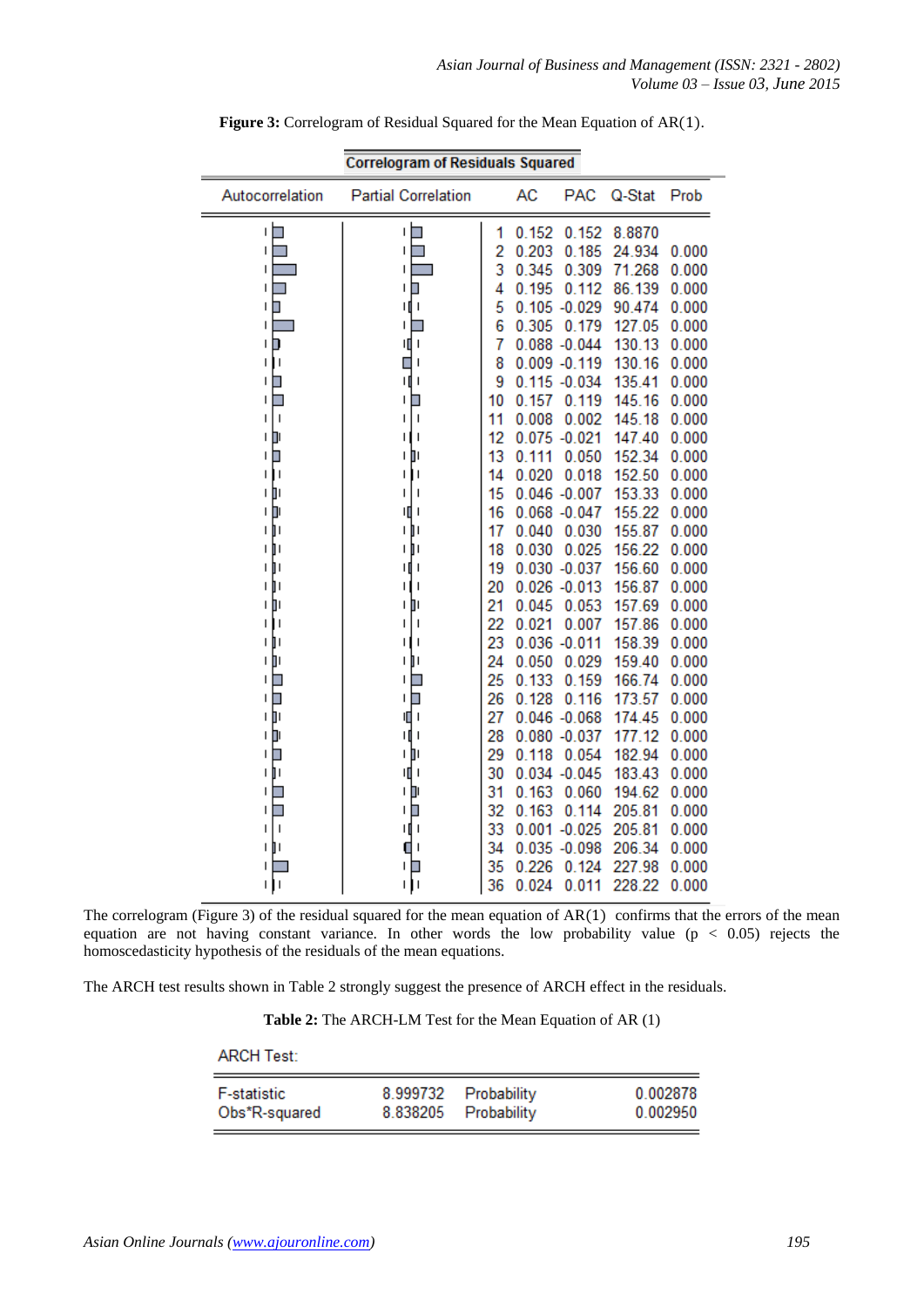### **Identification of the Variance Equation**

In order to identify some possible parsimonious models for variance equation the plot of ACF and PACF of the squared residuals are used (Figure 3). It was found that the autos and partials of residual squares are significant irrespective of lags. Thus it is difficult to identify a suitable model for the variance equation. However, it is not recommended to go for higher order of GARCH models for the variance equation. Thus, it was decided to consider GARCH(1,1), GARCH(0,1), GARCH(1,0), GARCH(2,0) and GARCH(0,3). The comparison of parameters and its significance of the above five models are shown in Table 3.

| Model                | <b>Parameter</b> | <b>Estimate</b> | <b>Standard</b><br>Error | P - Value |
|----------------------|------------------|-----------------|--------------------------|-----------|
| $AR(1) - GARCH(1,1)$ | ARCH(1)          | 0.090231        | 0.026459                 | 0.0006    |
|                      | GARCH(1)         | 0.884103        | 0.032818                 | 0.0000    |
| $AR(1) - GARCH(0,1)$ | ARCH(1)          | 0.458588        | 0.008828                 | 0.0000    |
| $AR(1) - GARCH(1,0)$ | GARCH(1)         | $-0.440719$     | 3.534087                 | 0.9008    |
| $AR(1) - GARCH(0,2)$ | ARCH(1)          | 0.450368        | 0.083942                 | 0.0000    |
|                      | ARCH(2)          | 0.162354        | 0.057346                 | 0.0046    |
| $AR(1) - GARCH(0,3)$ | ARCH(1)          | 0.340861        | 0.077098                 | 0.0000    |
|                      | ARCH(2)          | 0.094631        | 0.054494                 | 0.0825    |
|                      | ARCH(3)          | 0.152771        | 0.062145                 | 0.0140    |

**Table 3:** Parameter Estimation of the Parsimonious GARCH Models

Based on the significance of the parameters the GARCH $(1,1)$ , GARCH $(0,1)$  and GARCH $(0,2)$  models can be considered for the variance equations.

#### **Identification of the Best Fitted GARCH Model.**

| Model              | <b>AIC</b><br>Value | <b>SIC</b><br>Value | Log<br>Likelihood |
|--------------------|---------------------|---------------------|-------------------|
| $AR(1)-GARCH(1,1)$ | $-3.239062$         | $-3.187621$         | 626.8998          |
| $AR(1)-GARCH(0,1)$ | $-3.079733$         | $-3.038580$         | 595.3087          |
| $AR(1)-GARCH(0,2)$ | $-3.135490$         | $-3.084049$         | 607.0141          |

**Table 4:** Comparison of Diagnostic Stat for the Selected Three GARCH Models

Based on the minimum values of AIC, SIC and log likelihood values (Table 4) it can be concluded that the GARCH(1,1) is most suitable for the variance equation.



**Figure 4:** Normality Test for the AR(1) −GARCH(1,1) Model.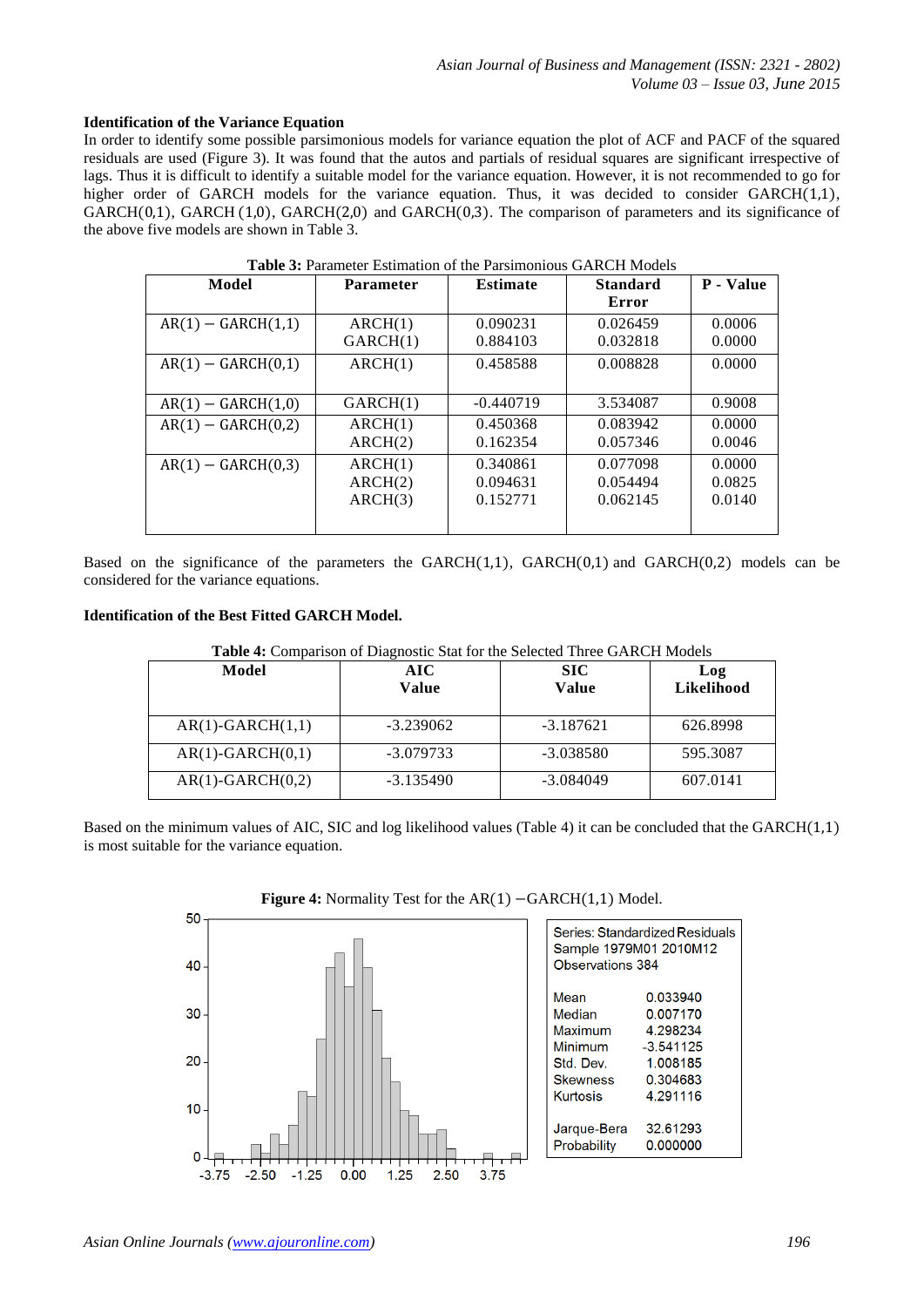The normality assumptions of errors do not satisfy for the models and it shows thick tails (Figure 4). Thus in addition to normality, the standardized student t distribution and Generalized Error Distribution (GED) were also considered to find the best fitted GARCH model. Variants of GARCH models for both symmetric and asymmetric types were considered with normal and non-normal distribution innovations in modeling log gold price series. The corresponding results are shown in Table 5.

| Model                                    | AIC         | <b>SIC</b>  | Log<br><b>Likelihood</b> | <b>JB</b> |
|------------------------------------------|-------------|-------------|--------------------------|-----------|
| $AR(1)-GARCH(1,1)$<br>Normal             | $-3.239062$ | $-3.187621$ | 626.8998                 | 32.612    |
| $AR(1)-EGARCH(1,1)$<br>Normal            | $-3.248796$ | $-3.187067$ | 629.7688                 | 28.690    |
| $AR(1)-PARCH(1,1)$<br>Normal             | $-3.254058$ | $-3.192329$ | 630.7791                 | 34.584    |
| CGARCH(1,1)<br>AR(1)<br>Normal           | $-3.245176$ | $-3.173159$ | 630.0737                 | 22.302    |
| $AR(1)-GARCH(1,1)$<br>Student's t        | $-3.273821$ | $-3.212092$ | 634.5736                 | 38.138    |
| $AR(1)-EGARCH(1,1)$<br>Student's t       | $-3.276672$ | $-3.204655$ | 636.1210                 | 35.057    |
| $AR(1)-PARCH(1,1)$<br>Student's t        | $-3.286513$ | $-3.214497$ | 638.0106                 | 54.709    |
| CGARCH(1,1)<br>AR(1)<br>Student's t      | $-3.240266$ | $-3.157961$ | 630.1311                 | 24.455    |
| $AR(1)-GARCH(1,1)$<br>Generalized Error  | $-3.269669$ | $-3.207940$ | 633.7764                 | 38.641    |
| $AR(1)-EGARCH(1,1)$<br>Generalized Error | $-3.276679$ | $-3.204662$ | 636.1223                 | 44.483    |
| $AR(1)-PARCH(1,1)$<br>Generalized Error  | $-3.274779$ | $-3.202762$ | 635.7575                 | 34.082    |
| AR(1) CGARCH(1,1)<br>Generalized Error   | $-3.255564$ | $-3.173259$ | 633.0683                 | 42.010    |

**Table 5:** GARCH Model Identification of Generalized GARCH Models.

From Table 5, the AR(1) −PARCH(1,1) model with t-distribution was considered as the best model for the log gold price series based on the minimum AIC and SIC values. The GARCH residuals of this model also presents longest tail  $(kurtosis = 4.3029)$  among the other models (Figure 5).



**Figure 5:** Histogram and Normality Test for Standardized Residuals for the AR(1) −PARCH(1,1) model.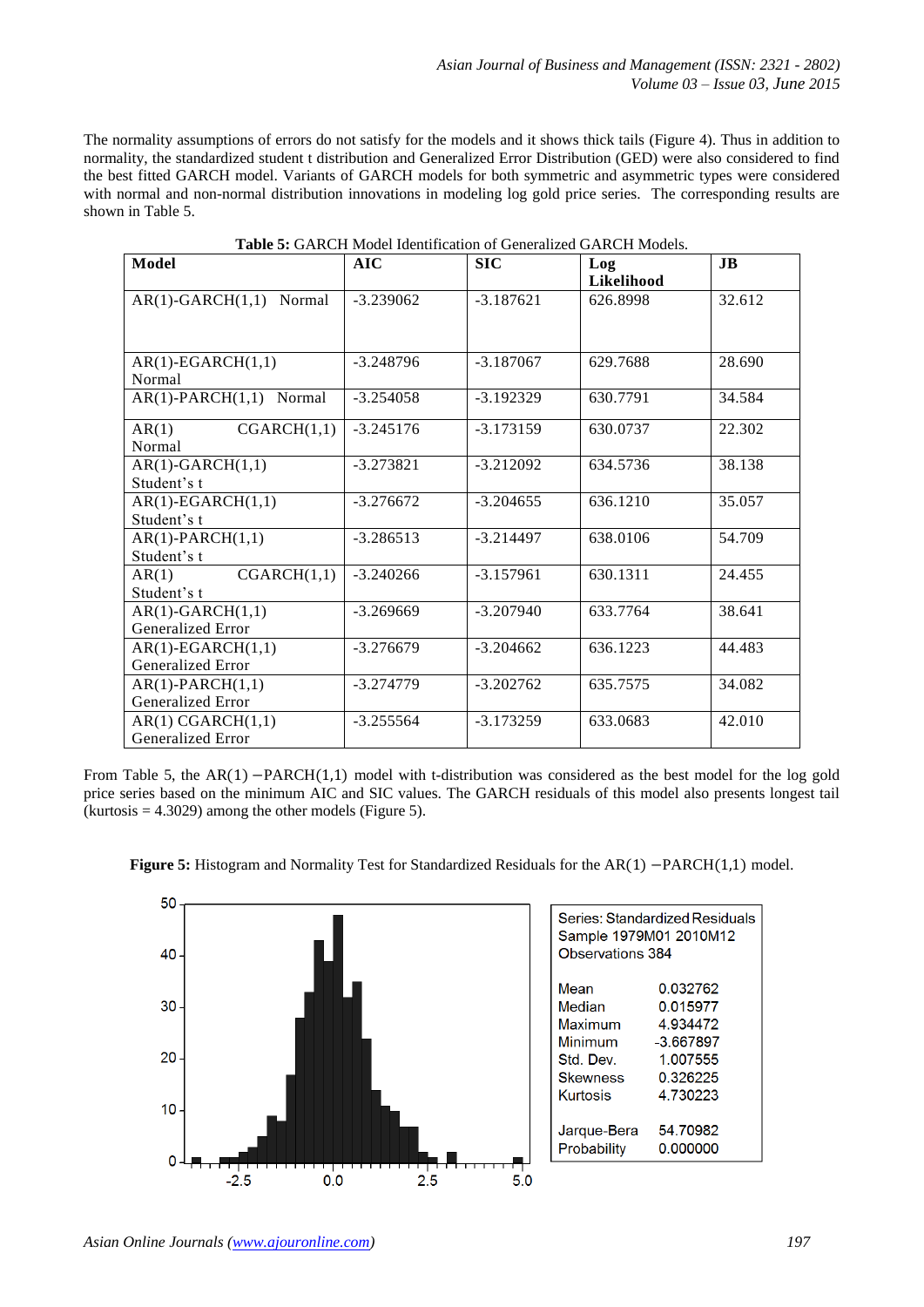The standardized residuals are leptokurtic and the significant Jarque-Bera test indicates that the standardized residuals are not normally distributed.

## Parameter Estimation of AR(1) − PARCH (1, 1)Model with t-Distribution

Parameter estimation was carried out using EViews. The parameter coefficients on the dependent variable of the log (gold price) series were obtained and the results are tabulated in Table 6.

> Table 6: Parameter Estimation of AR(1) − PARCH (1,1) Model with t-Distribution. Dependent Variable: LOG PRICE Method: ML - ARCH (Marquardt) - Student's t distribution Date: 05/13/13 Time: 03:52 Sample (adjusted): 1979M01 2010M12 Included observations: 384 after adjustments Convergence not achieved after 500 iterations Variance backcast: ON @SQRT(GARCH) = C(3) + C(4)\*(ABS(RESID(-1)) - C(5)\*RESID(-1)) + C(6)\*@SQRT(GARCH(-1)) Coefficient Std. Error z-Statistic Prob

| с                        | 5.769571    | 0.220361                              | 26.18234    | 0.0000      |  |  |
|--------------------------|-------------|---------------------------------------|-------------|-------------|--|--|
| AR(1)                    | 1.011019    | 0.006260                              | 161.4965    | 0.0000      |  |  |
| <b>Variance Equation</b> |             |                                       |             |             |  |  |
| C(3)                     | 0.001184    | 0.000626                              | 1.890836    | 0.0586      |  |  |
| C(4)                     | 0.073426    | 0.030083                              | 2.440780    | 0.0147      |  |  |
| C(5)                     | $-0.404172$ | 0.286676                              | $-1.409856$ | 0.1586      |  |  |
| C(6)                     | 0.917048    | 0.031129                              | 29.46007    | 0.0000      |  |  |
| <b>T-DIST. DOF</b>       | 6.790580    | 2.381940                              | 2.850861    | 0.0044      |  |  |
| R-squared                | 0.978588    | Mean dependent var                    |             | 6.035884    |  |  |
| Adjusted R-squared       | 0.978247    | S.D. dependent var                    |             | 0.367274    |  |  |
| S.E. of regression       | 0.054169    | Akaike info criterion                 |             | $-3.286513$ |  |  |
| Sum squared resid        | 1.106219    | Schwarz criterion                     |             | $-3.214497$ |  |  |
| Log likelihood           | 638.0106    | <b>F-statistic</b>                    |             | 2871.631    |  |  |
| Durbin-Watson stat       | 2.030452    | Prob(F-statistic)                     |             | 0.000000    |  |  |
| <b>Inverted AR Roots</b> | 1.01        | Estimated AR process is nonstationary |             |             |  |  |

From Table 6, for the conditional mean equation, the coefficient for the constant parameter was found as  $\mu = 5.76957$  (p = 0.000) and the coefficient for the AR (1) parameter was  $\phi_1 = 1.0110$  (p = 0.000) while for the conditional variance equation, the coefficients for the parameters were  $\alpha_0 = 0.00118$ ,  $\alpha_1 = 0.073426$ ,  $\gamma_1 = -0.404172$  and  $\beta_1 = 0.917048$ . A high value of β<sub>1</sub> means that volatility is persistent and it takes a long time to change. A high value of  $α_1$  means that volatility is spiky and quick to react to the market movements (Dowd, 2002). The sum of ARCH coefficients of the identified model is close to one  $(0.001184 + 0.073426 - 0.404172 + 0.917048)$  indicating that volatility shocks are quite persistent. This further implies that shocks to the conditional variance will be highly persistent indicating that large changes in price tend to be followed by large changes and small changes tend to be followed by small changes.

These results are often observed in high frequency financial data. It can also be seen that both  $R^2$  and adjusted  $R^2$  values are almost equal. The model is able to explain nearly 97% of the observed variability. The AR(1) − PARCH(1,1) model can be written into conditional mean and conditional variance equations as;

 $log y_t = 5.7695 - 1.011 log y_{t-1} + u_t$ 

 $\sigma_1 = 0.00118 + 0.07342|u_{t-1}| + 0.40417u_{t-1} + 0.9170\sigma_{t-1}$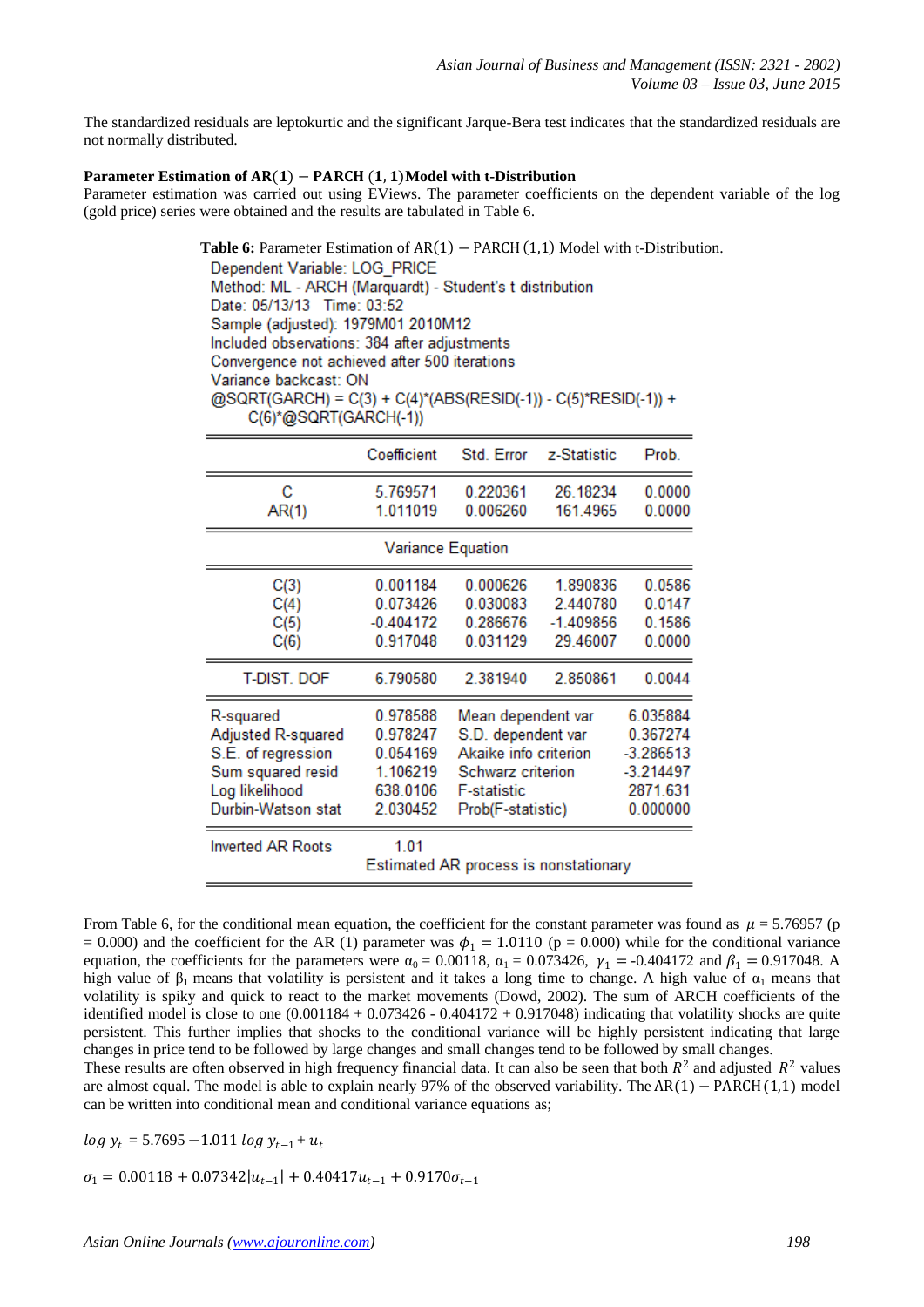## **Validation of the Fitted Model for an Independent Data Set (Out of Sample) Forecast**

The out of sample forecast was also carried out using EViews for the  $AR(1) - PARCH(1,1)$  model. The comparison of forecast values and observed values for the period from January 2011 to December 2012 (out of sample) is shown in Figure 6.

**Figure 6:** The Plot of Actual Log Gold Price against the Forecasted Log Gold Price using AR(1) − PARCH(1,1) Model (For the "Validation data set").



From the Figure 6, it can be concluded that the trend of forecast prices follows the actual log (gold price) closely. The correlation value between the actual and the forecasted log gold price  $(r = 0.9893, p = 0.000)$  implies the strong positive significant relationship between the observed data and forecasted values.

## **4. CONCLUSIONS**

This study was undertaken to develop a GARCH model for the monthly gold price series from December 1978 to December 2010. Different types of GARCH models for both symmetric and asymmetric types were considered under normality and non normality ( Student-t and Generalized Error) GARCH distributions. Due to high volatility and in particularly when fat-tailed asymmetric densities are taken into account, the performance of asymmetric GARCH was found to be better than symmetric GARCH. Of such GARCH families  $AR(1) - PARCH(1,1)$  with t- distribution was identified as the "best fitted" GARCH model.

The estimated parameters of the PARCH (1,1) model, the coefficients of ARCH  $(\alpha_1)$  and GARCH  $(\beta_1)$  in the conditional variance equation are statistically significant. Also, as is typical of GARCH model estimates for financial time series data, the sum of the coefficients on the lagged squared error and lagged conditional variance is close to unity. This implies that shocks to the conditional variance will be highly persistent indicating that large changes in price tend to be followed by large changes and small changes tend to be followed by small changes, which means that volatility clustering is observed in the gold price series. The developed GARCH model could help speculators to devise trading strategies which could enable to various stake holders to enjoy better profits.